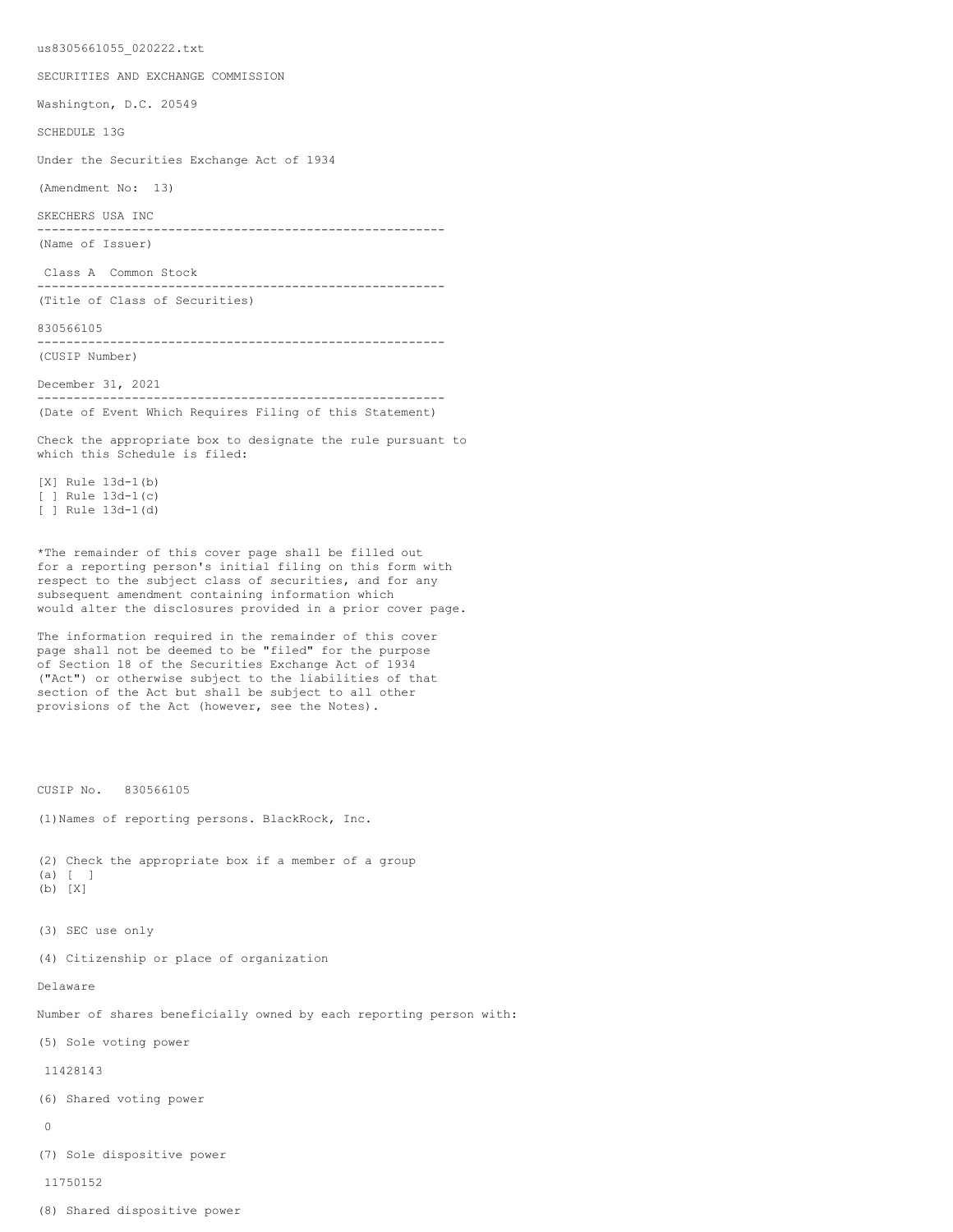```
(9) Aggregate amount beneficially owned by each reporting person
 11750152
(10) Check if the aggregate amount in Row (9) excludes certain shares
(11) Percent of class represented by amount in Row 9
 8.7%
(12) Type of reporting person
HC
Item 1.
Item 1(a) Name of issuer:
-----------------------------------------------------------------------
SKECHERS USA INC
Item 1(b) Address of issuer's principal executive offices:
-----------------------------------------------------------------------
228 MANHATTAN BEACH BLVD
MANHATTAN BEACH CA 90266
Item 2.
2(a) Name of person filing:
----------------------------------------------------------------------
BlackRock, Inc.
2(b) Address or principal business office or, if none, residence:
-----------------------------------------------------------------------
BlackRock, Inc.
55 East 52nd Street
New York, NY 10055
2(c) Citizenship:
                         --------------------------------------------------------------------
 See Item 4 of Cover Page
2(d) Title of class of securities:
-------------------------------------------------------------------
 Class A Common Stock
2(e) CUSIP No.:
See Cover Page
Item 3.
If this statement is filed pursuant to Rules 13d-1(b), or 13d-2(b) or (c),
check whether the person filing is a:
[ ] Broker or dealer registered under Section 15 of the Act;
 ] Bank as defined in Section 3(a)(6) of the Act;
[ ] Insurance company as defined in Section 3(a)(19) of the Act;
[ ] Investment company registered under Section 8 of the
Investment Company Act of 1940;
[ ] An investment adviser in accordance with Rule 13d-1 (b) (1) (ii) (E);
[ ] An employee benefit plan or endowment fund in accordance with
            Rule 13d-1(b) (1)(ii)(F);
[X] A parent holding company or control person in accordance with
           Rule 13d-1(b)(1)(ii)(G);[ ] A savings associations as defined in Section 3(b) of the Federal
             Deposit Insurance Act (12 U.S.C. 1813);
[ ] A church plan that is excluded from the definition of an
```
 $\Omega$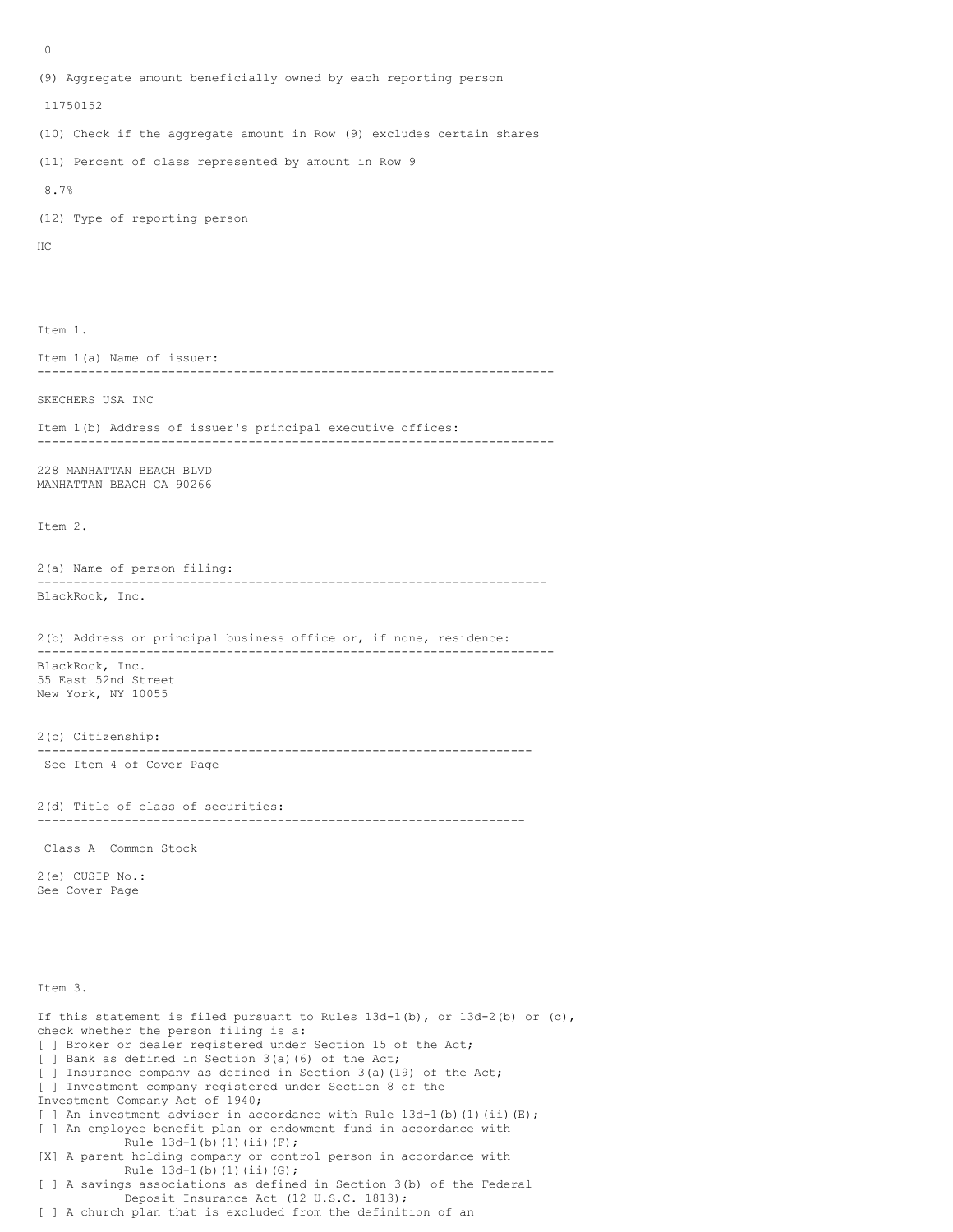```
 investment company under section 3(c)(14) of the Investment Company
             Act of 1940;
[ ] A non-U.S. institution in accordance with
           Rule 240.13d-1(b)(1)(ii)(J);
[ ] Group, in accordance with Rule 240.13d-1(b)(1)(ii)(K). If filing
             as a non-U.S. institution in accordance with
            Rule 240.13d-1(b)(1)(ii)(J), please specify the type of
             institution:
Item 4. Ownership
```
Provide the following information regarding the aggregate number and percentage of the class of securities of the issuer identified in Item 1.

Amount beneficially owned:

11750152

Percent of class

8.7%

Number of shares as to which such person has:

Sole power to vote or to direct the vote

11428143

Shared power to vote or to direct the vote

 $\Omega$ 

Sole power to dispose or to direct the disposition of

11750152

Shared power to dispose or to direct the disposition of

 $\Omega$ 

Item 5.

Ownership of 5 Percent or Less of a Class. If this statement is being filed to report the fact that as of the date hereof the reporting person has ceased to be the beneficial owner of more than 5 percent of the class of securities, check the following [ ].

Item 6. Ownership of More than 5 Percent on Behalf of Another Person

 If any other person is known to have the right to receive or the power to direct the receipt of dividends from, or the proceeds from the sale of, such securities, a statement to that effect should be included in response to this item and, if such interest relates to more than 5 percent of the class, such person should be identified. A listing of the shareholders of an investment company registered under the Investment Company Act of 1940 or the beneficiaries of employee benefit plan, pension fund or endowment fund is not required.

 Various persons have the right to receive or the power to direct the receipt of dividends from, or the proceeds from the sale of the common stock of SKECHERS USA INC. No one person's interest in the common stock of SKECHERS USA INC is more than five percent of the total outstanding common shares.

Item 7. Identification and Classification of the Subsidiary Which Acquired the Security Being Reported on by the Parent Holding Company or Control Person.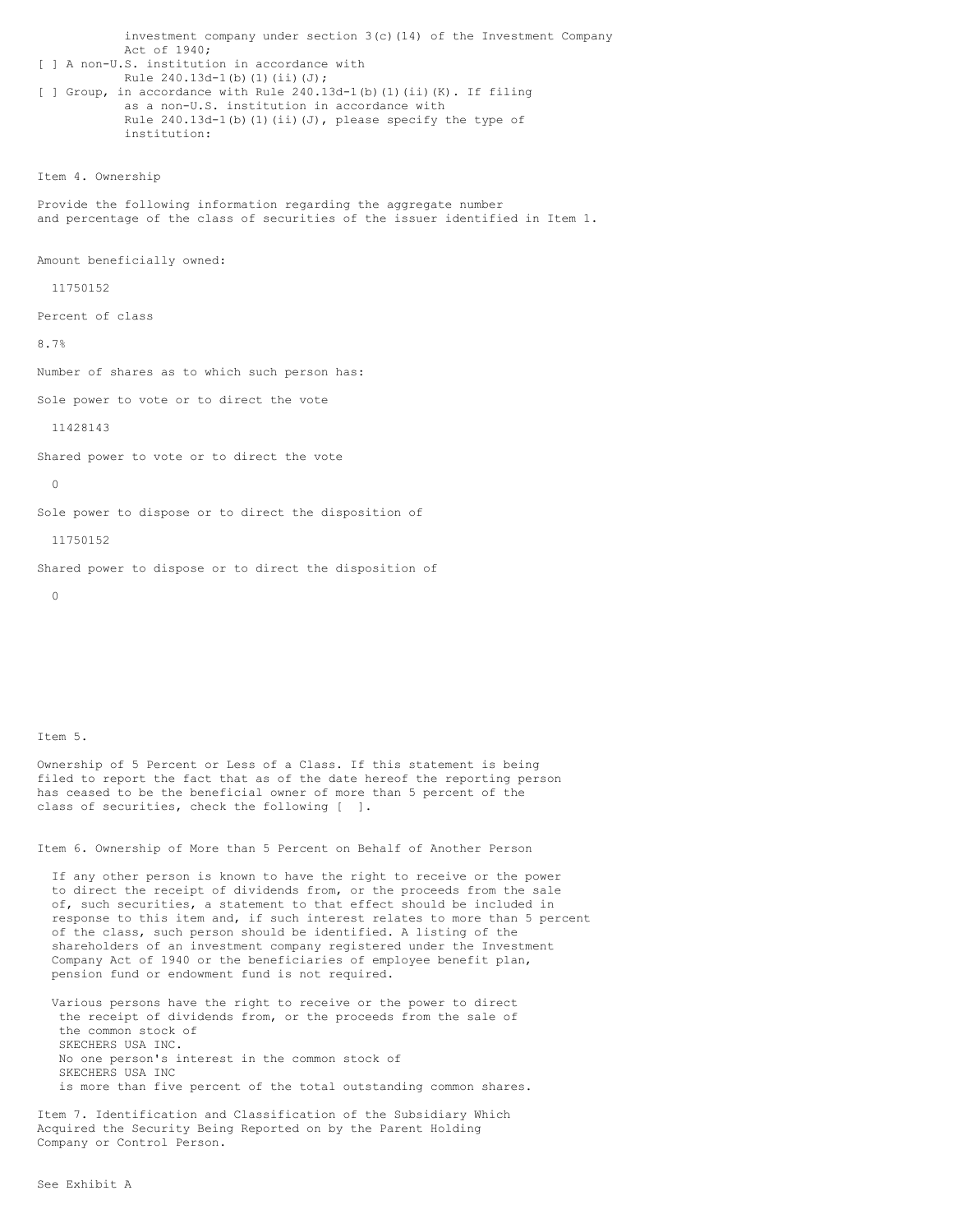If a group has filed this schedule pursuant to Rule  $13d-1$  (b) (ii)(J), so indicate under Item 3(j) and attach an exhibit stating the identity and Item 3 classification of each member of the group. If a group has filed this schedule pursuant to Rule 13d-1(c) or Rule 13d-1(d), attach an exhibit stating the identity of each member of the group.

#### Item 9. Notice of Dissolution of Group

Notice of dissolution of a group may be furnished as an exhibit stating the date of the dissolution and that all further filings with respect to transactions in the security reported on will be filed, if required, by members of the group, in their individual capacity.

See Item 5.

#### Item 10. Certifications

By signing below I certify that, to the best of my knowledge and belief, the securities referred to above were acquired and are held in the ordinary course of business and were not acquired and are not held for the purpose of or with the effect of changing or influencing the control of the issuer of the securities and were not acquired and are not held in connection with or as a participant in any transaction having that purpose or effect.

Signature.

After reasonable inquiry and to the best of my knowledge and belief, I certify that the information set forth in this statement is true, complete and correct.

Dated: February 2, 2022 BlackRock, Inc.

Signature: Spencer Fleming

-------------------------------------------

# Name/Title Attorney-In-Fact

The original statement shall be signed by each person on whose behalf the statement is filed or his authorized representative. If the statement is signed on behalf of a person by his authorized representative other than an executive officer or general partner of the filing person, evidence of the representative's authority to sign on behalf of such person shall be filed with the statement, provided, however, that a power of attorney for this purpose which is already on file with the Commission may be incorporated by reference. The name and any title of each person who signs the statement shall be typed or printed beneath his signature.

Attention: Intentional misstatements or omissions of fact constitute Federal criminal violations (see 18 U.S.C. 1001).

Exhibit A

## Subsidiary

 BlackRock Life Limited BlackRock International Limited Aperio Group, LLC BlackRock Advisors, LLC BlackRock (Netherlands) B.V. BlackRock Institutional Trust Company, National Association BlackRock Asset Management Ireland Limited BlackRock Financial Management, Inc. BlackRock Japan Co., Ltd. BlackRock Asset Management Schweiz AG BlackRock Investment Management, LLC FutureAdvisor, Inc. BlackRock Investment Management (UK) Limited